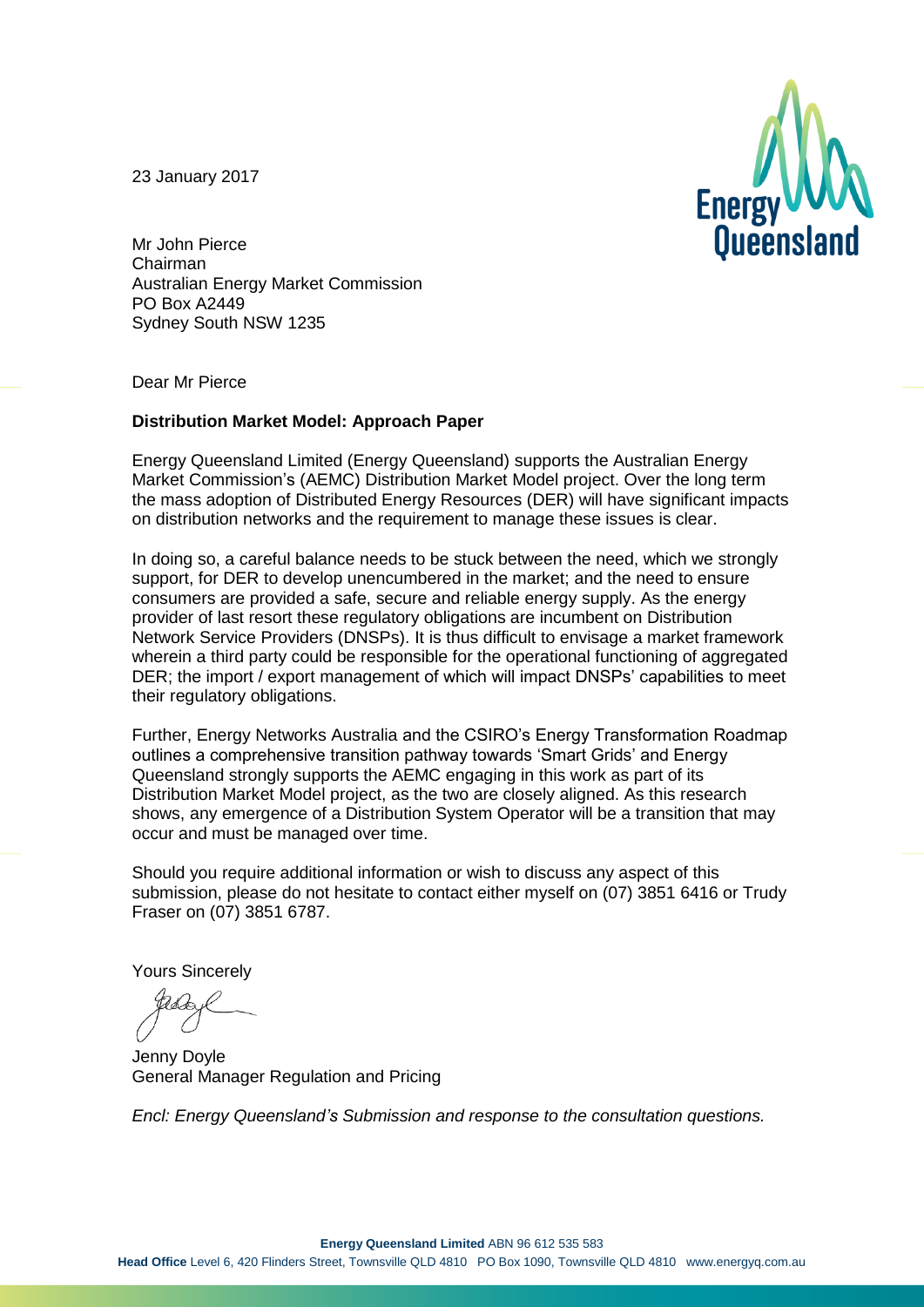# **Energy Queensland**

## **Distribution Market Model**

Submission to the Australian Energy Market Commission: Approach Paper

> **Energy Queensland Limited** 23 January 2017

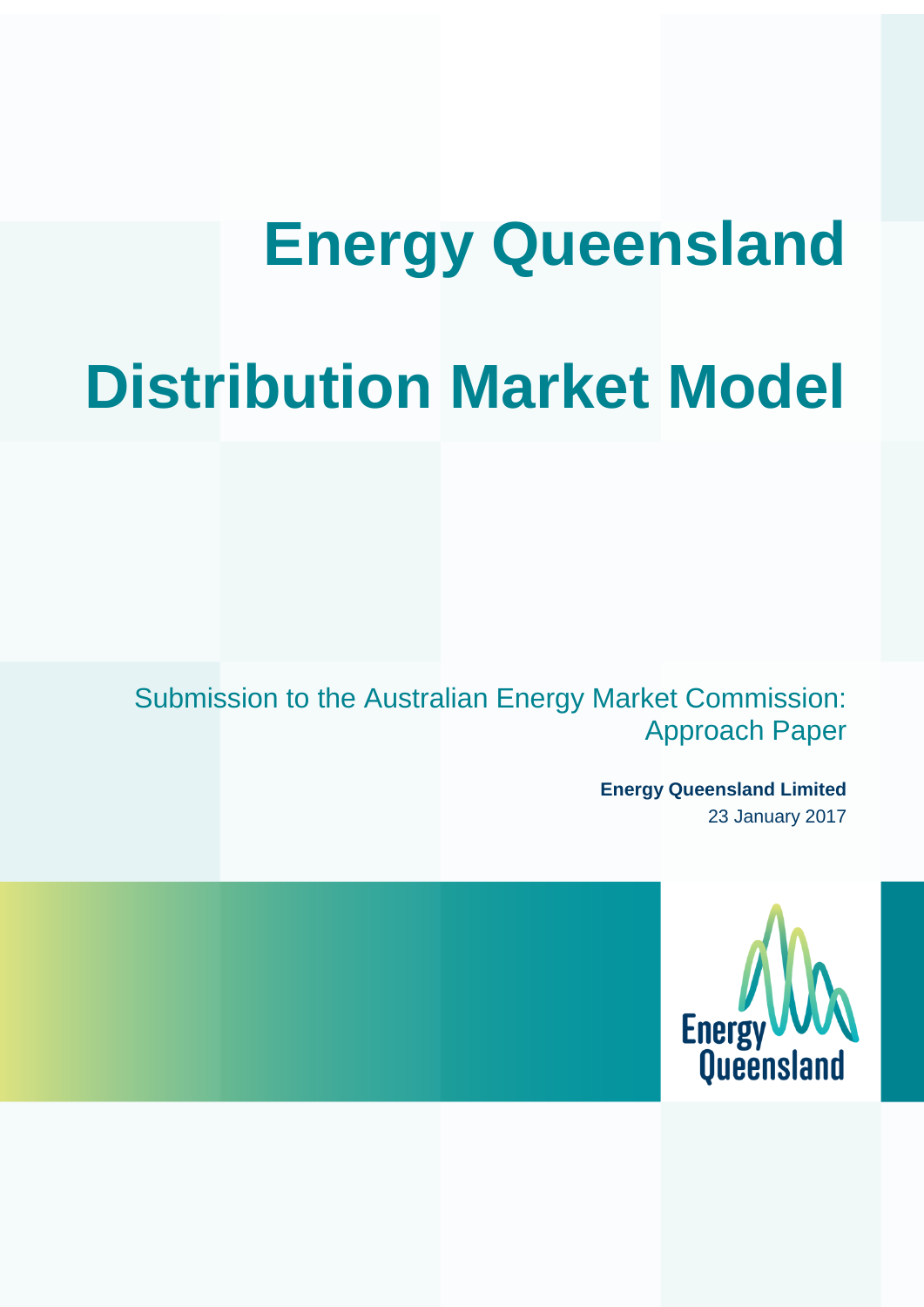#### **Contact details**

Energy Queensland Limited Jenny Doyle Phone: +61 (7) 3851 6416 Email: jenny.doyle@energyq.com.au

PO Box 1090, Townsville QLD 4810 Level 6, 420 Flinders Street, Townsville QLD 4810 www.energyq.com.au

Energy Queensland Limited ABN 96 612 535 583

© Energy Queensland Limited 2016

This work is copyright. Material contained in this document may be reproduced for personal, in-house or non-commercial use, without formal permission or charge, provided there is due acknowledgement of Energy Queensland Limited as the source. Requests and enquiries concerning reproduction and rights for a purpose other than personal, in-house or non-commercial use, should be addressed to the General Manager Customer Strategy and Engagement, Energy Queensland, PO Box 1090, Townsville QLD 4810.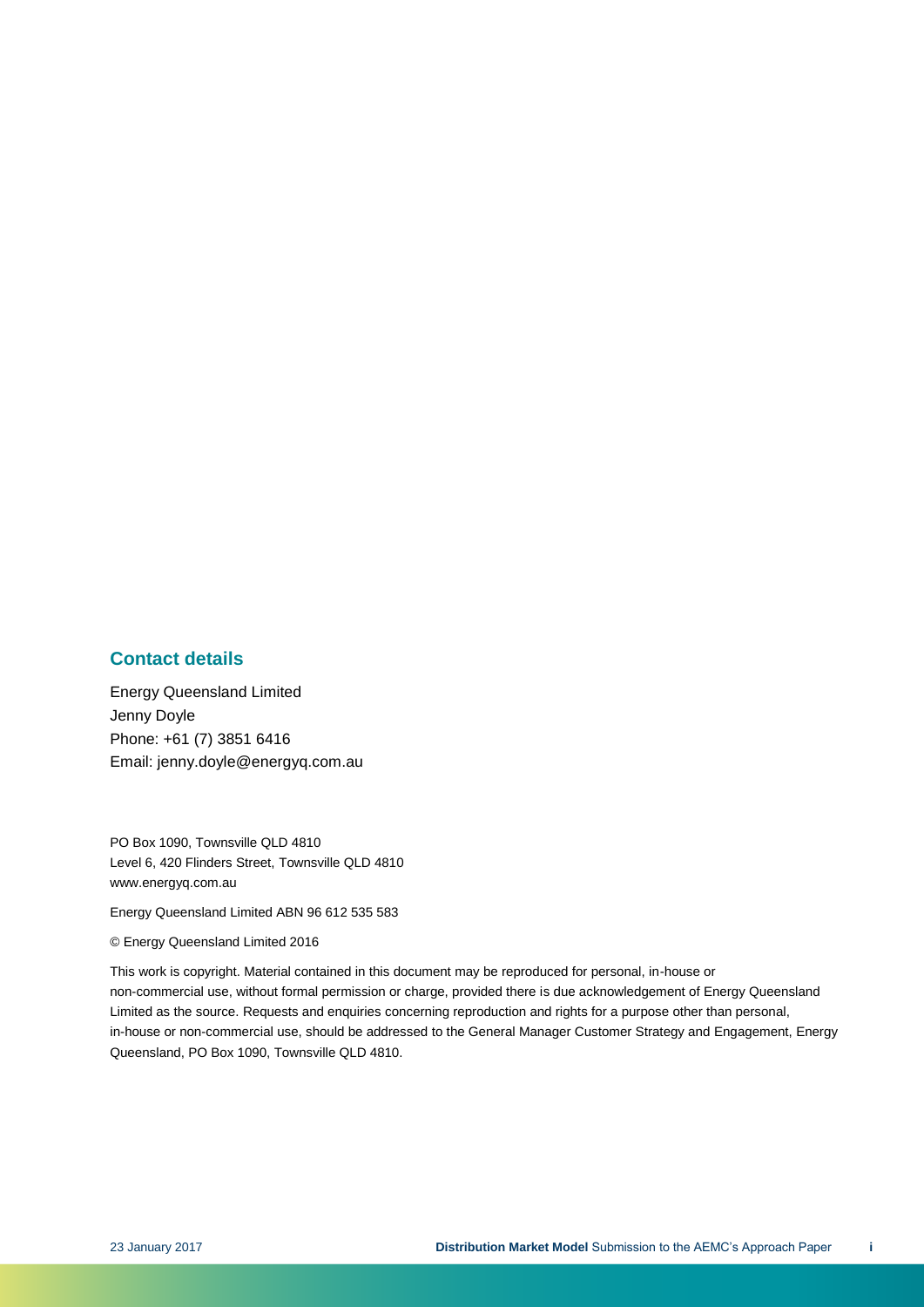### **Contents**

| $\mathbf{1}$   |  |     |  |  |
|----------------|--|-----|--|--|
|                |  |     |  |  |
|                |  |     |  |  |
| $\overline{2}$ |  |     |  |  |
|                |  |     |  |  |
|                |  | 211 |  |  |
| 3              |  |     |  |  |
|                |  |     |  |  |
|                |  |     |  |  |
| 4              |  |     |  |  |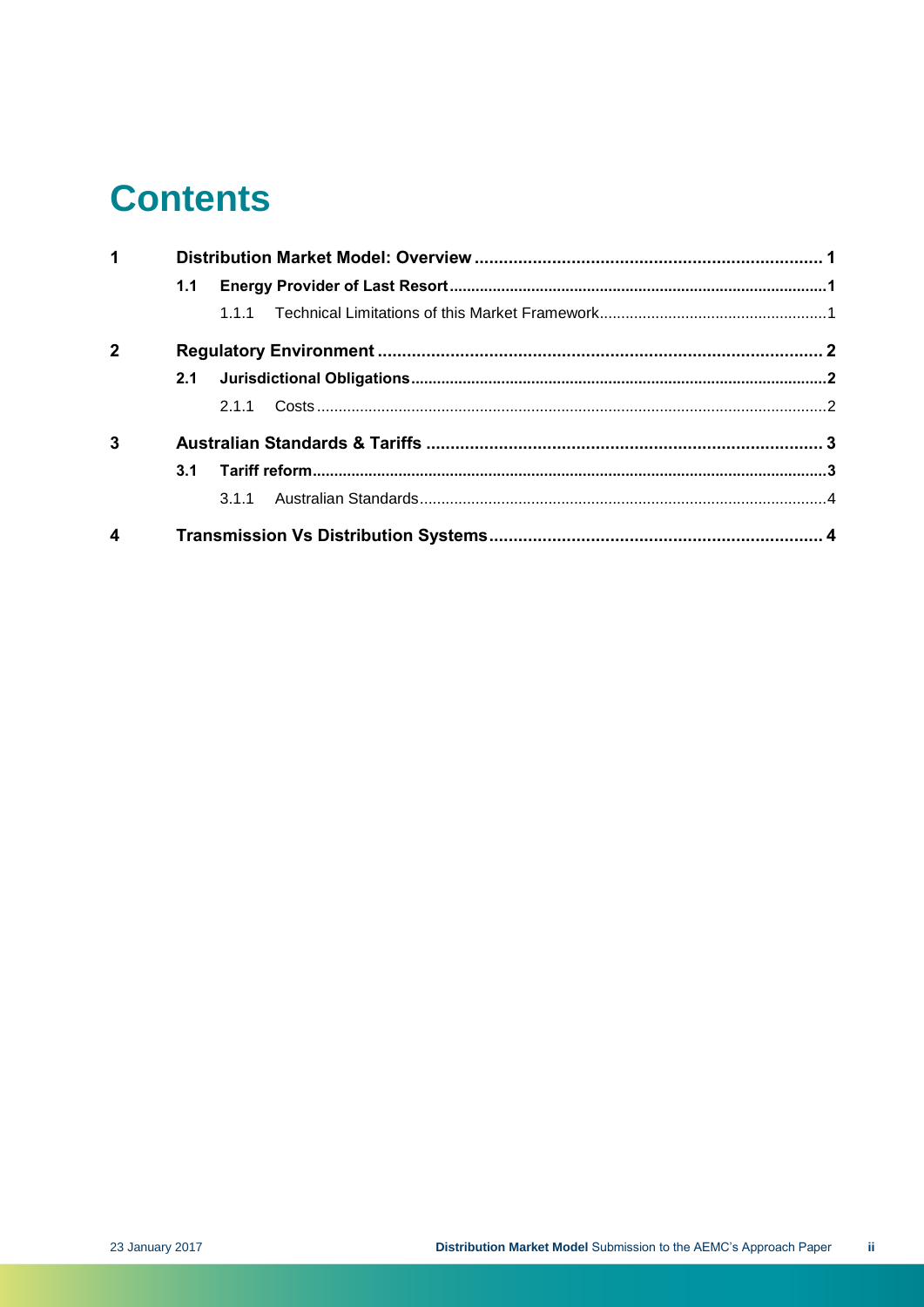Left Blank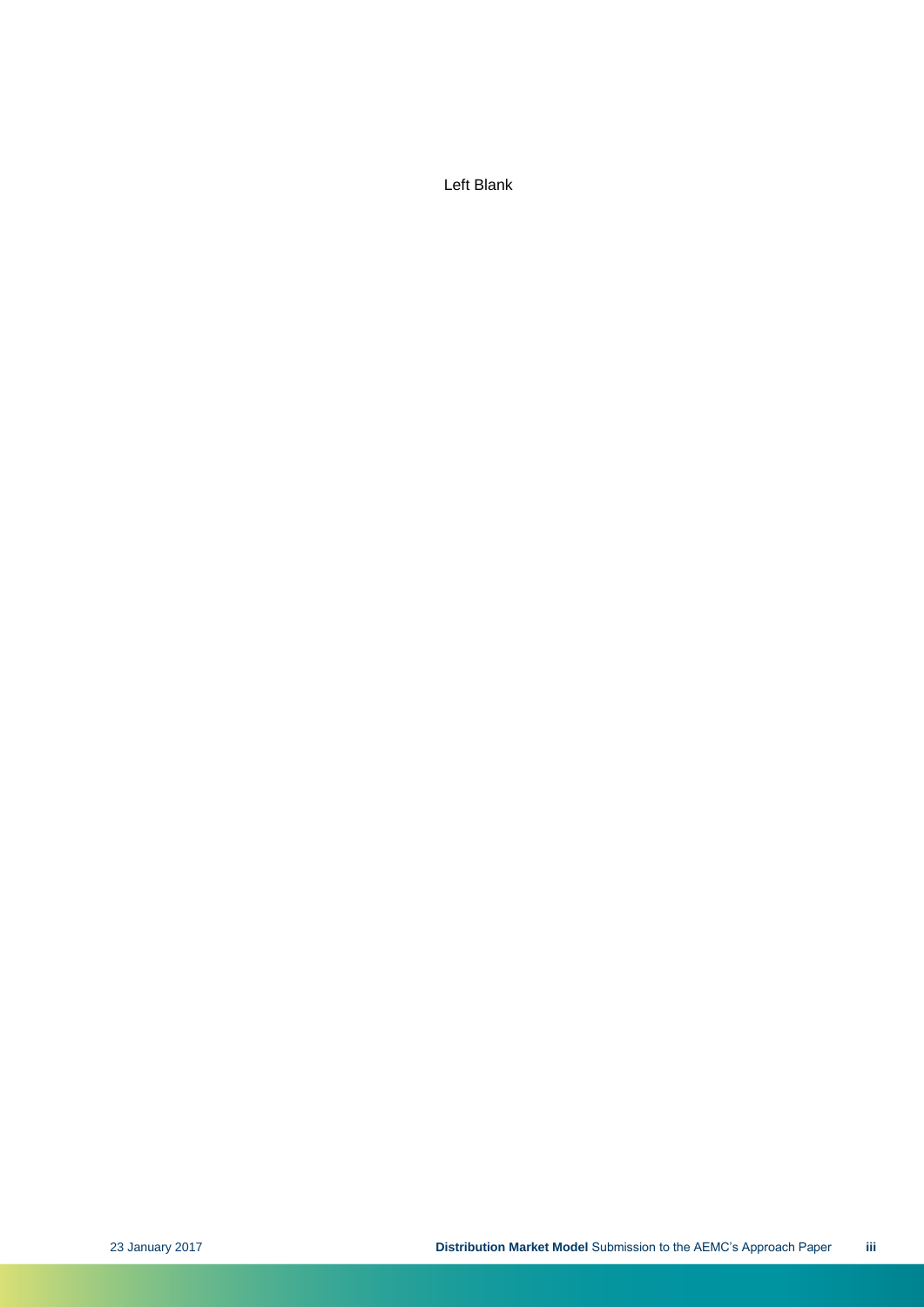### <span id="page-5-0"></span>**1 Distribution Market Model: Overview**

#### <span id="page-5-1"></span>**1.1 Energy Provider of Last Resort**

Energy Queensland considers there are two fundamental considerations when examining future 'Distribution Market Models', and the potential role of a Distribution System Operator (DSO) to manage the cumulative impact of distributed energy resources (DER).

Firstly, Distribution Network Service Providers (DNSPs) are the energy provider of last resort. In the absence of predominantly solar energy, or when systems fail, customers will require their energy to be delivered by DNSPs, including the supply required for their DER. As no other market participant can perform this 'last resort' function for the entire customer base with the level of expected safety and reliability; the regulatory obligation to ensure a reliable energy supply will remain upon DNSPs.

Secondly, energy usage naturally occurs in a tiered manner, with consumption and generation being firstly on site, moving beyond that to local area and ultimately to inter-city consumption.

#### <span id="page-5-2"></span>**1.1.1 Technical Limitations of this Market Framework**

Energy Queensland considers the fact that DER in aggregation will impact the functioning of distribution networks is clear. Essentially therefore, any requirement for a DSO function will likely evolve from an extremely localised management system, to state wide management over many years. The operational decisions of any DSO in its management of distributed energy will then impact at increasing levels the capability of DNSPs to meet their obligations to provide a reliable, safe, and secure electricity supply. Without significant and even radical change to these DNSP obligations, if in fact this is possible given the natural requirement for DNSPs to act as supplier of last resort, Energy Queensland does not consider that a DSO function can reasonably fall to a party other than the DNSP itself.

Also critical to note here, is that the handover time lag between any potential third party DSO and the DNSP also means that it is not likely to be technically feasible for anyone other than the DNSP to perform a DSO role. Further, the need for a DSO, while apparent, could still be mitigated via technology and smart grids. The creation of another role in the market could result in a model that would only add costs to customers for a service that appears the role of distribution networks, supported by any necessary and appropriate protocols. We note that the Energy Networks Australia's submission explores in more detail the staged evolution towards smart grids / the DSO role and the appropriate pathway in this regard. It is also important to consider it is unlikely that one national body could reasonably have direct control of distribution systems with DER in a centralised capacity. Specifically, each jurisdiction and DNSP has a range of differing rules, customer types, technologies, network configurations and network technologies.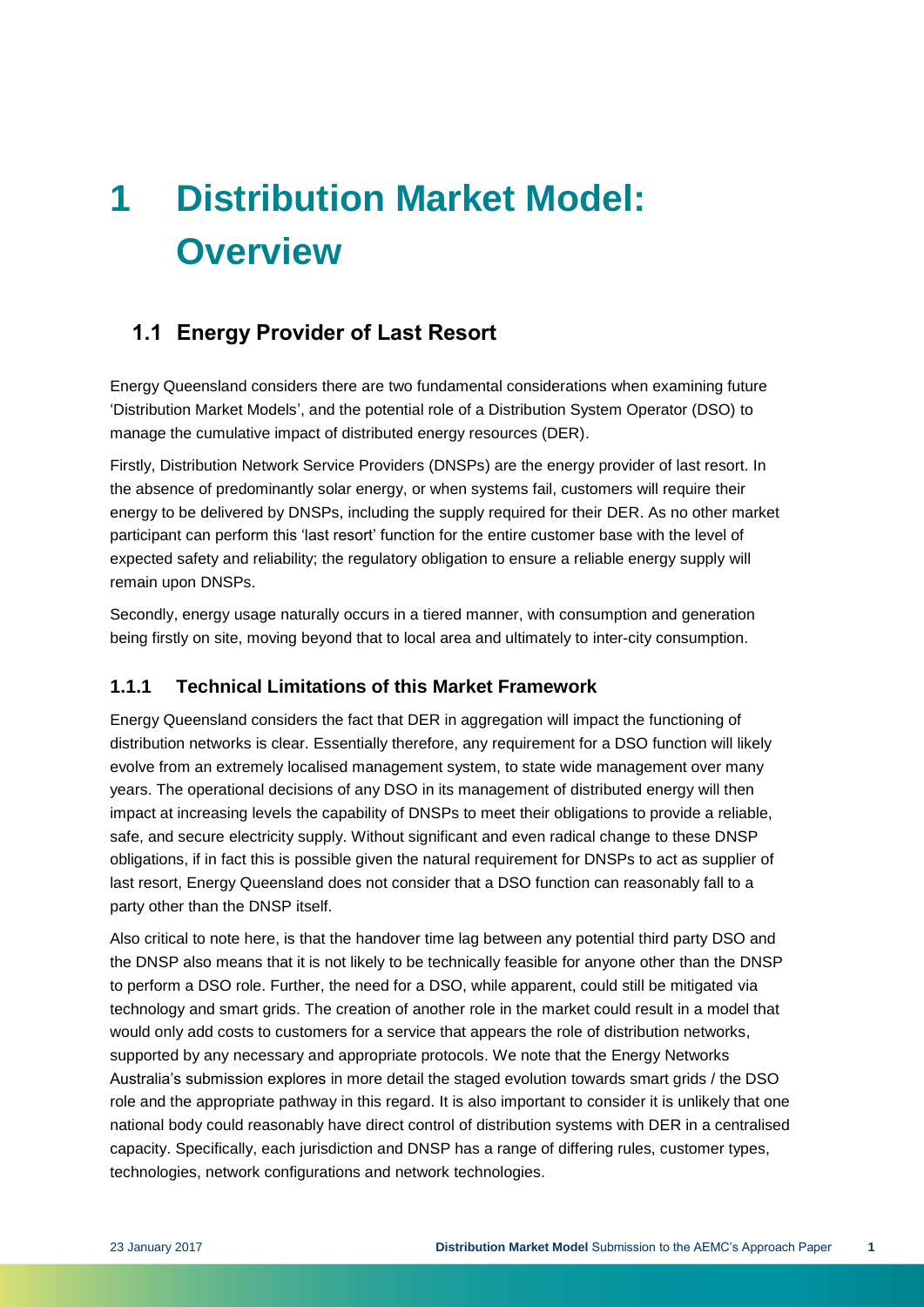Essentially, the DSO function could be performed within a single DSNP or over a single state (where possible). However, it would be unable to be performed at a national level due the complexity in differences between the states and the sheer volume of DER. Having a DSO function per state would provide the capability to compile the necessary data to provide to AEMO at a cumulative local level, as it requires.

### <span id="page-6-0"></span>**2 Regulatory Environment**

Energy Queensland considers protocols should be developed to ensure the system operator functions fairly, reasonably and cooperatively across the market. The market should be enabled to develop unencumbered and application protocols should be developed to cover 'last resort' DER access to ensure distribution networks are not compromised by the integration of 'generation', as already occurs with the transmission system. In Queensland, the basis of such a framework is already in place.

#### <span id="page-6-1"></span>**2.1 Jurisdictional Obligations**

As noted by the AEMC, jurisdictional legislation place obligations on DNSPs to provide and maintain safe electricity supply to consumers. In Queensland Section 36 of the *Queensland Electricity Regulation 2006* (*Regulatio*n), includes a requirement on DNSPs to consider the interaction of customers' "electrical articles" on the network and to take action if the installation is likely to "unreasonable interfere" with supply to other customers. Essentially, therefore section 36 of the *Regulation* already places the DSO role on Energex and Ergon Energy and Queensland DNSPs. While this section was clearly not drafted for the purpose DER, its presence demonstrates an understanding that the DNSP is the only party that can monitor and mitigate the impact of third party electrical installations on their networks. The impacts of DER are not isolated to any one element of the power system. Specifically a coupling exists via the electrical connections of the grid which causes the various elements to interact in ways that can be detrimental to networks if not addressed; and that can only be adequately managed by the grid operator. Further detail on the technical reasons for this is outlined in our response to the questions raised in the Consultation Paper.

What is required for any DSO role is an operating framework with clear obligations on market participants to act cooperatively, and a clear description of the circumstances in which a DSO is permitted to act. This will enable a transparent and open market with clear accountability and reporting requirements.

#### <span id="page-6-2"></span>**2.1.1 Costs**

The integration of DER into distribution networks will require a clear and careful allocation of costs.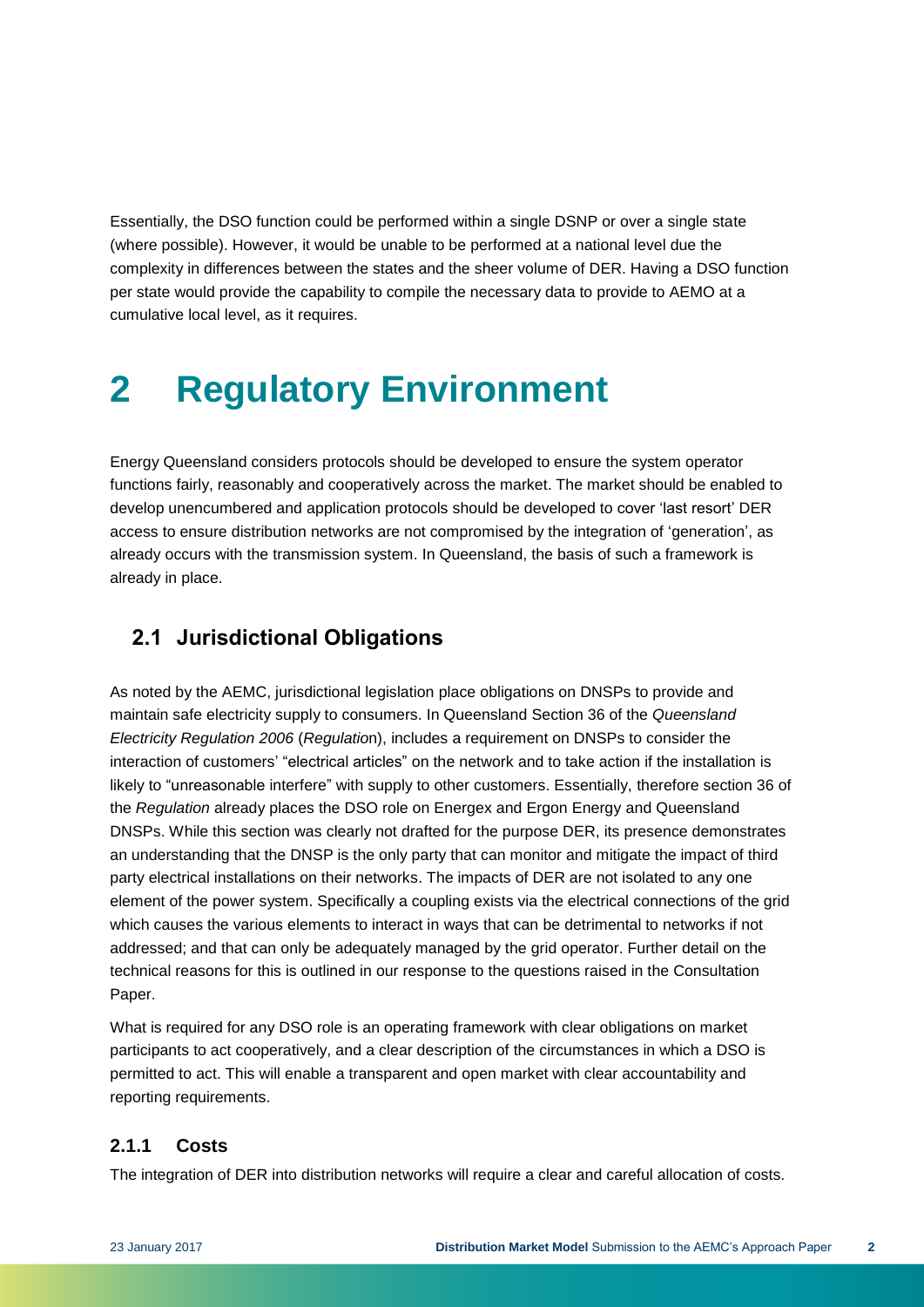DNSPs are generally responsible for ensuring acceptable voltage and power quality; however the voltage at a site with DER may be impacted significantly by the operation of the DER itself. Further, if the DER is used for market purposes its operation on mass may cause voltages to be outside of regulatory limits and fault levels above equipment ratings, issues and costs for which the DNSP will be responsible. Energy Queensland considers that in such cases the costs of maintaining acceptable voltage and power quality on the network should be shared by the participant who is receiving a market benefit from the DER. Otherwise, DNSPs will be required to fund stability measures offered by the manufacturers of DER to mitigate any issues. This would see the DER market profit from the supply of stability measures to manage the impacts it creates and would also result in a potential cross subsidy in the market.

Preventing such cross subsidies from emerging will require a new regulatory framework for DER operation, the careful allocation of costs, and measures to ensure new technology is able to be utilised at the lowest cost.

### <span id="page-7-0"></span>**3 Australian Standards & Tariffs**

#### <span id="page-7-1"></span>**3.1 Tariff reform**

As noted by the AEMC, tariff reform and the capability to send signals to customers or their agents to utilise distribution networks in the most efficient manner, is crucial to the cost-effective integration of DER and should be an important element in the design of future market models. The AEMC highlights that the "efficient adoption of DER may require the provision of price signals or the imposition of standards" and that in the longer term DNSPs may need to move from "being asset owners and operators to being providers of market platforms that send signals to incentivise the efficient integration" of DER. However, while tariff reform is fundamental to improving the utilisation of assets, tariff reform by itself is not a solution. System security will require a dynamic, fast, and complex response, which tariff signals are not of themselves, capable of providing.

Compounding this issue is that current customer participation in dynamic tariff programs is limited. With the complexities of customer side technology, customer move in/move out, rental properties (etc.) there is significant risk that customers will choose not to participate in different tariff options. Further still, pricing signals alone can negatively impact the network, for example, Electric Vehicles/batteries are likely to begin charging when the price to recharge drops. These variables make it essential the required technology is in place and capable of responding when market mechanisms are unable to provide the required control to maintain network stability.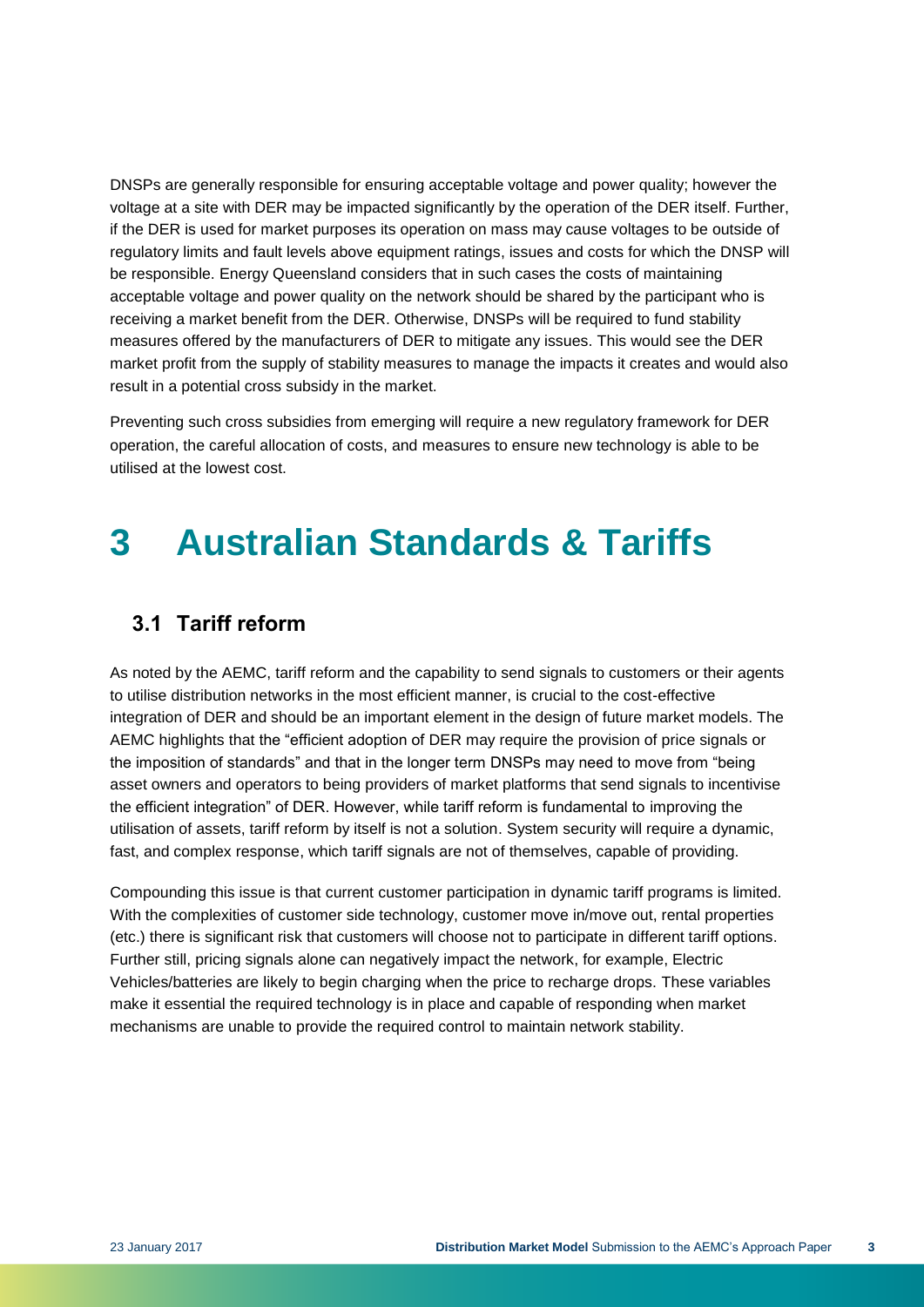#### <span id="page-8-0"></span>**3.1.1 Australian Standards**

As such remote control capability of DER should be reflected in Australian Standards for this equipment. This need is also demonstrated by the presence of this project in itself, as a DSO will require remote access to manage DER and to ensure it does not negatively impact distribution networks. It can further be noted here that in regards to pricing signals, research also demonstrates that these alone are not sufficient to secure meaningful maintenance of loads, with third-party control capabilities therefore needed before reliable demand response of DER is achieved. 1

### <span id="page-8-1"></span>**4 Transmission Vs Distribution Systems**

Energy Queensland notes the AEMC is of the view that distribution networks are not fundamentally different to transmission networks, in that both share the same laws of physics and comprise the same fundamental components; essentially making a distribution system with distributed energy resources a transmission system on a smaller scale.

However, Energy Queensland considers from a technical standpoint there are many other additional factors which distinguish the two. These include:

- Transmission networks have significantly more remote control, and are typically more meshed, which is important in the management of DER.
- Current and voltage management is more difficult at the distribution level and imbalance is usually not seen at the transmission level.
- Distribution networks will have different stability impacts to transmission networks. Specifically distribution networks will typically accommodate a very large number of DERs, resulting in increased power quality impacts (voltage fluctuations and harmonics) and islanding impacts.
- The level of technical and engineering capability and functionality such as protection, communication, control and operational capability that can be required for distribution customer connections is less than that which can be required in respect of transmission connections. These constraints can have impacts on uptake rates, response capabilities, localised climate impacts, etc. and should therefore be considered as part of any investigations.
- Data held in respect of distribution networks is typically not of the standard held in respect of transmission networks. This is particularly the case for deeper areas of the network, and given the relative size of such networks, the cost of improving access to data is currently prohibitive.

l

<sup>&</sup>lt;sup>1</sup> Faruqui & Sergici (2013). *[International Evidence on Dynamic Pricing](https://poseidon01.ssrn.com/delivery.php?ID=890086065101089113025117096082030126018063019065021022098001073088008066126073094087097030044000025028117084083126008023020078037007003021006090106084031126085072121020061081081100027126112083090094072008117098085115079107106093079120097066106100091007&EXT=pdf)*, pg. 5 concluding statement to the first paragraph states: "The use of enabling technology appears to increase demand response to levels above pricing-only observations for a given price ratio."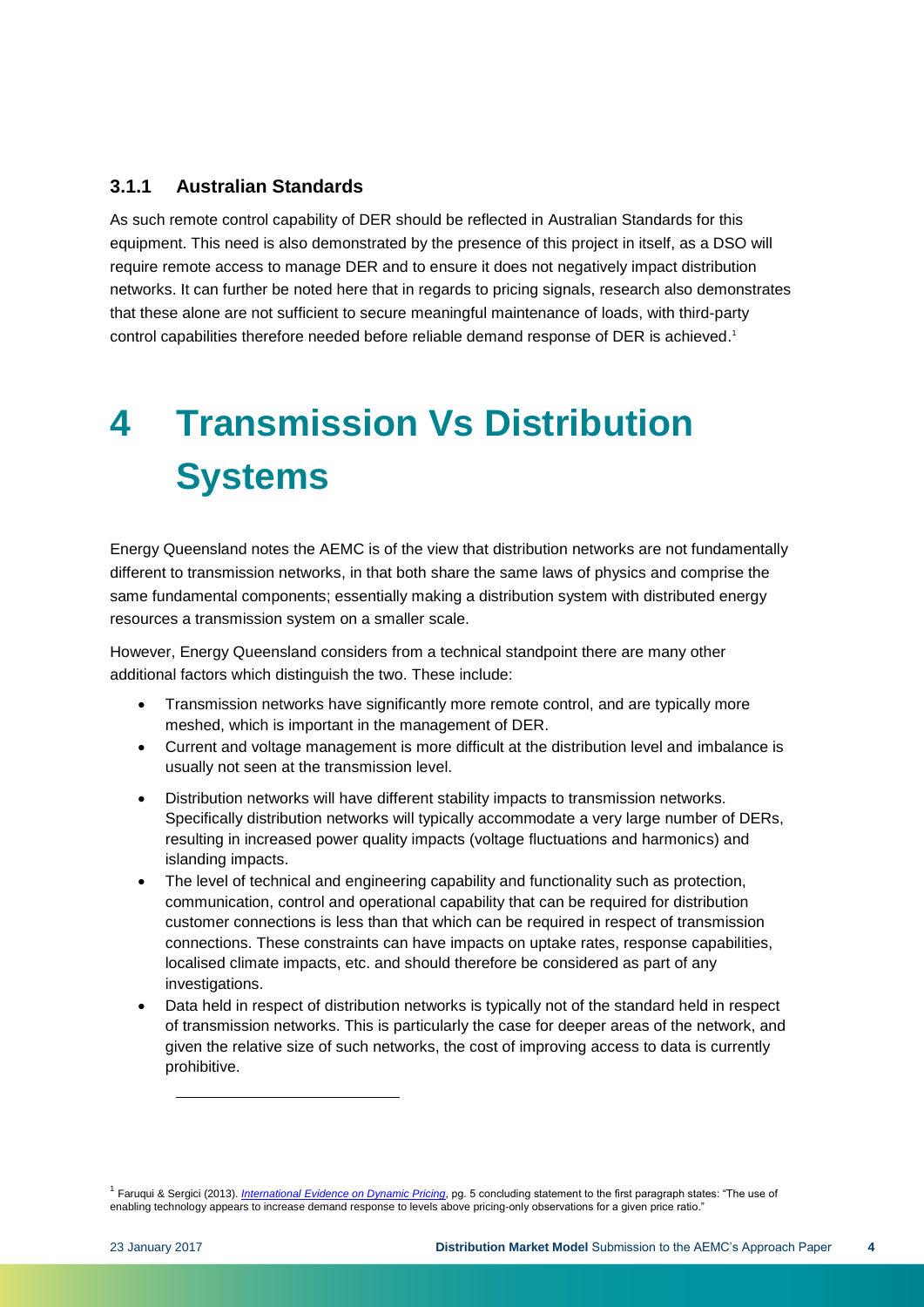Transmission systems gain a greater benefit from diversified loads, where-as distribution systems can be impacted more heavily by the lack of diversification. For example, sudden cloud cover in one specific spot can remove all the solar PV generation off a distribution network, resulting in a step change in network loading.

These are only some of the key differences between transmission and distribution systems; others are discussed in detail in our attached response to the questions raised in the Approach Paper. In Energy Queensland's view, these differences demonstrate the inappropriateness of applying transmission based solutions to distribution networks.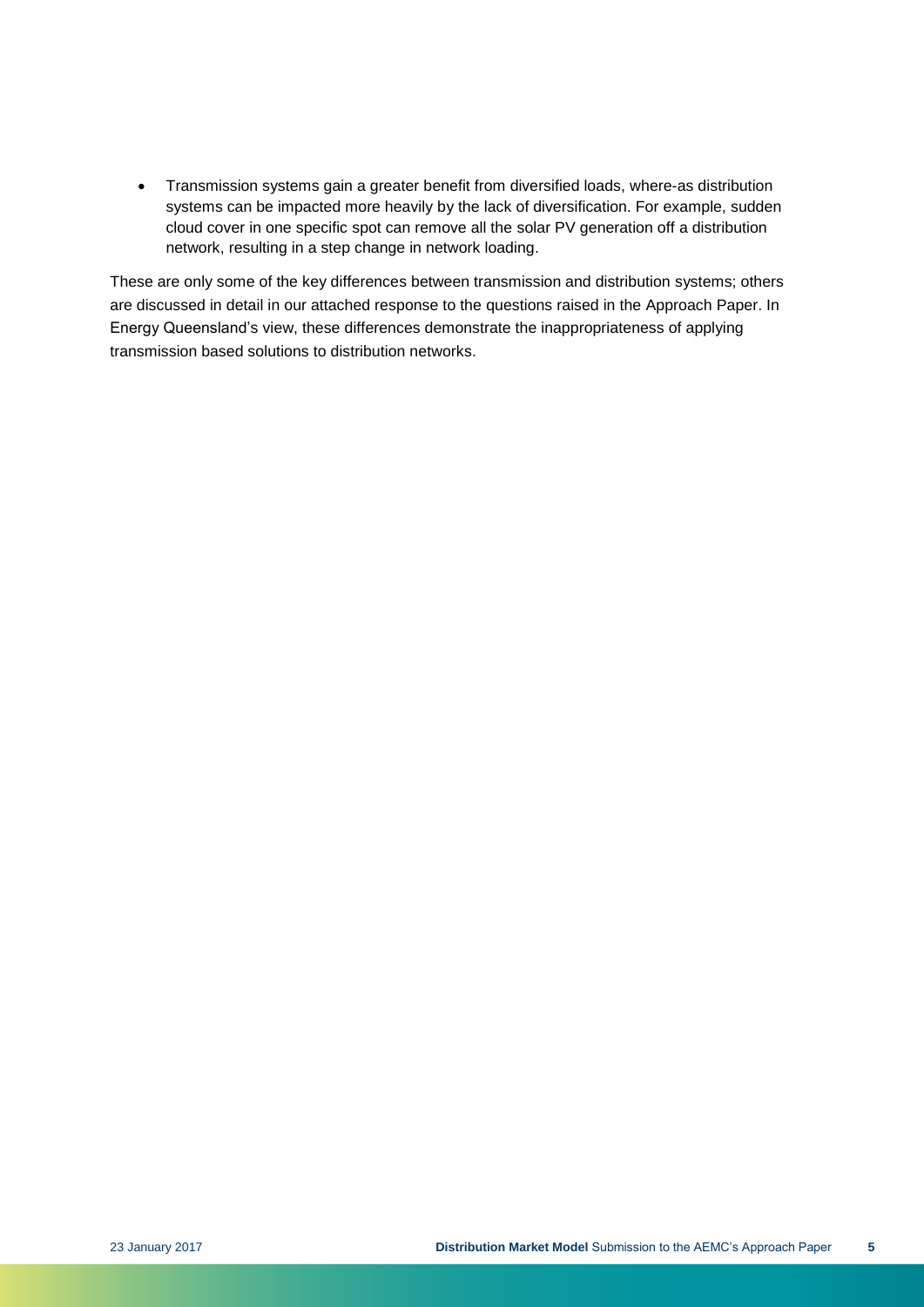

**Consultation Paper Feedback Question Energy Queensland Comment**

#### **Objective of this project**

Do stakeholders agree with these definitions, or have any views on the project scope as a result of these definitions?

'Distributed energy resource' (DER) is a term that has been used for quite some time in the distribution industry to define generation (e.g. solar photovoltaics (PV)) or storage devices that are distributed throughout the distribution network. As such, Energy Queensland Limited (Energy Queensland) considers that the AEMC's decision to utilise this term exclusively for 'smart' devices is likely to create confusion. We therefore suggest a term like 'interactive distributed energy resource' (iDER) be used to separate DER that have the ability to respond and interact with the network, from those that do not.

Further, DER should not have to be co-located with customer load, as also suggested in the AEMC's definition. This is because DER could also encompass grid scale energy storage located for network support purposes, which may also need to be considered in the operation of the network by any potential 'Distribution System Operator' (DSO).

The AEMC's proposed definition excludes passive systems, and thus the management and impacts of solar PV are excluded from the project's scope. This is not consistent with the impacts of DER and will likely constrain the aim of the project and its capacity to manage the impact of DER on distribution networks. We note the AEMC's comments that without smart control the mechanisms to manage solar PV differ to the mechanisms a DSO model would deliver. However, as Queensland has one of the highest penetration rates of solar PV in the world; the network constraints and impacts of such levels of exported energy would need to be considered and integrated into any system managing 'iDERs', as this two-way flow of energy will impact the manner in which the interactive energy resources need to respond. Further, levels of solar PV penetration would also need to be considered for planning purposes.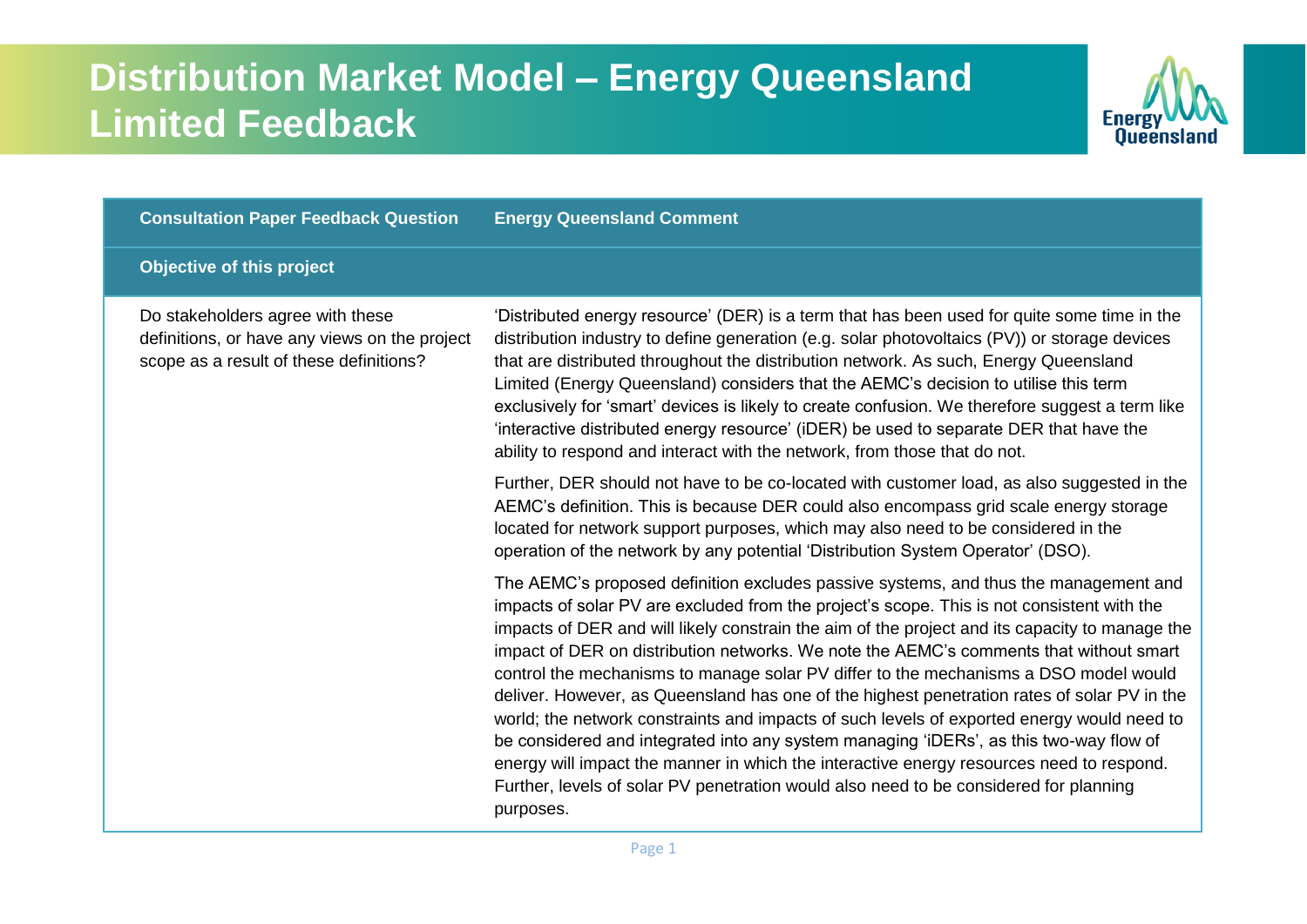

| <b>Project Scope</b>                        |                                                                                                                                                                                                                                                                                                                                                           |
|---------------------------------------------|-----------------------------------------------------------------------------------------------------------------------------------------------------------------------------------------------------------------------------------------------------------------------------------------------------------------------------------------------------------|
| Do stakeholders support this project scope? | The project scope tends to focus in part around the point that: "it is preferable to consider<br>how our existing understanding of transmission network operation translates to distribution,<br>and whether particular responses that maybe practical and appropriate at the transmission<br>level can and should be applied at the distribution level". |
|                                             | As the AEMC suggests, when examining whether transmission appropriate solutions are<br>applicable to distribution networks, much care must be taken as low voltage networks are<br>very different to transmission, and are difficult to control without some form of automation.                                                                          |
|                                             | From a technical standpoint, in addition to the dot points outlined by the AEMC in regards to<br>the difference between transmission and distribution networks, other factors to consider<br>include:                                                                                                                                                     |
|                                             | Data held in respect of distribution networks is typically not of the standard held in<br>respect of transmission networks. This is particularly the case for deeper areas of the<br>network, and given the relative size of such networks, the cost of improving access<br>to data is currently prohibitive.                                             |
|                                             | Transmission networks have complete remote monitoring and metering at each<br>connection and asset point which, with the exception of Victoria, distribution<br>networks do not have. While the outcomes of the Power of Choice review will<br>eventually result in the power flow data becoming available at 30 minute intervals,                        |
|                                             | this will not be for operational purposes (i.e. real-time and at smaller intervals) and<br>will not include voltage, power factor etc. (which transmission network have and<br>utilise) without additional cost to the DNSP to source from Metering Coordinators; if<br>this data is in fact available.                                                   |
|                                             | Transmission networks have significantly more remote control, and are typically<br>more meshed, which is important in the management of DER.<br>DNSPs generally do not have as sophisticated Distribution Management Systems                                                                                                                              |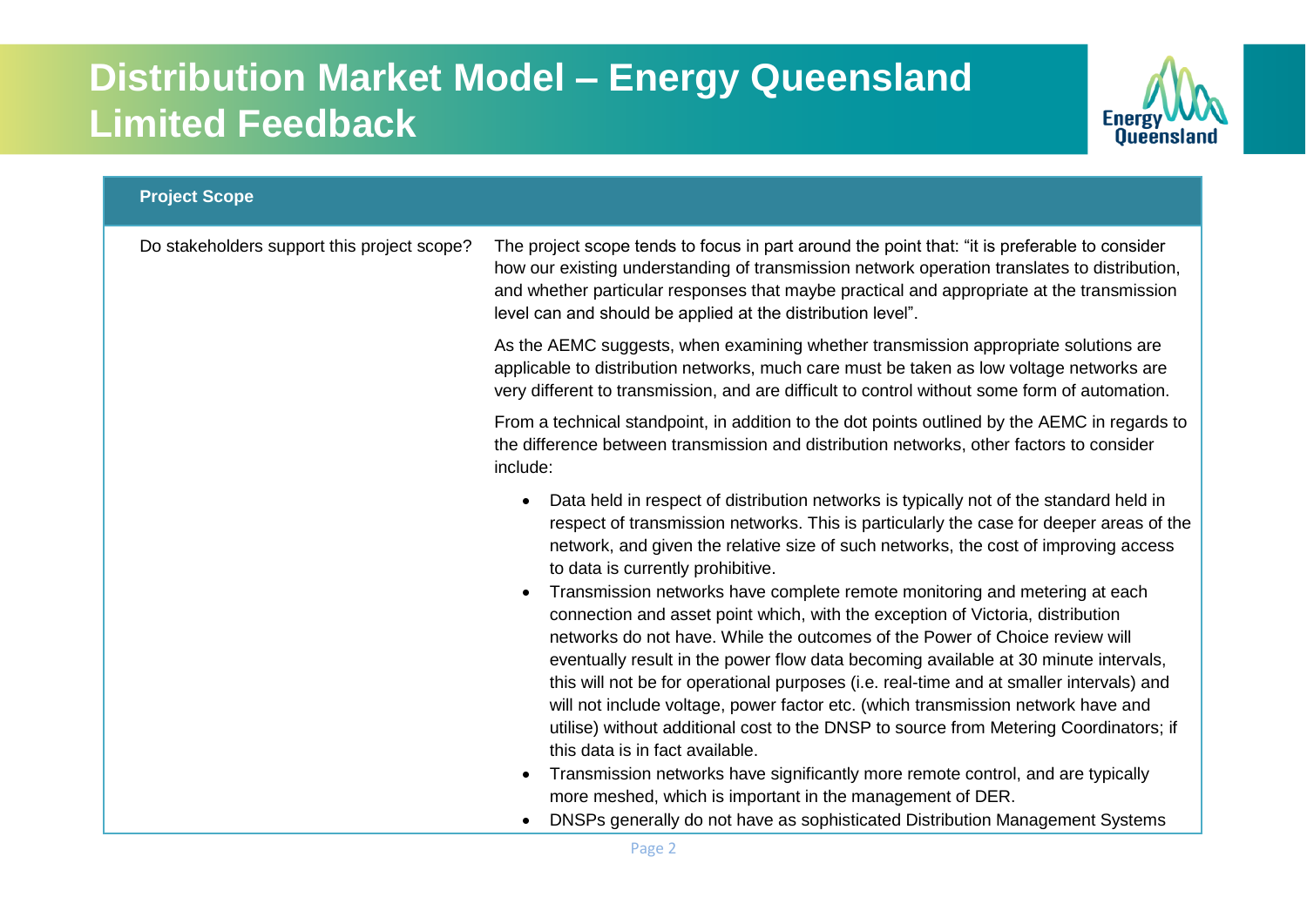

(DMS) as transmission network service providers (TNSPs), and thus lack the capability to remotely monitor and control their networks (both through automation and manually) from their control centres. Further, in some instances DNSPs still operate pin boards (etc.) which inhibits their ability to operate the network with DER.

- Distribution networks lack the same level of flexible reactive power support devices that transmission networks have (e.g. static var compensators (SVC)). This is generally on the basis that these technologies do not exist, are not mature in their application, or are not available at the required capacity.
- Distribution networks will have different stability impacts to transmission network. Specifically distribution networks will typically accommodate a very large number of DERs, resulting in increased power quality impacts (voltage fluctuations and harmonics) and islanding impacts.

Energy Queensland recommends the scope also consider the development and application of Australian Standards to DER. There appears little doubt that eventually DER will need to be managed to ensure it does not negatively impact distribution networks, and as such remote control capability of DER should be reflected in Standards. In this regard, it should be noted that research indicates that pricing signals alone are not sufficient to secure meaningful maintenance of loads.<sup>1</sup> Indeed, pricing signals alone can negatively impact the network, for example, when Electric Vehicles/batteries all begin charging when the price to recharge drops. Further, the customer must wish to participate. Currently customer participation in these types of programs is limited. With the complexities of customer side technology, customer move in/move out, rental properties (etc.) there is significant risk that customers will choose not to participate. As such, third-party control capabilities need to be added before reliable demand response of DER is achieved.<sup>2</sup>

 $\overline{a}$ 

<sup>&</sup>lt;sup>1</sup> Faruqui & Sergici (2013). *[International Evidence on Dynamic Pricing](https://poseidon01.ssrn.com/delivery.php?ID=890086065101089113025117096082030126018063019065021022098001073088008066126073094087097030044000025028117084083126008023020078037007003021006090106084031126085072121020061081081100027126112083090094072008117098085115079107106093079120097066106100091007&EXT=pdf)*, pg. 5 concluding statement to the first paragraph states: "The use of enabling technology appears to increase demand response to levels above pricing-only observations for a given price ratio."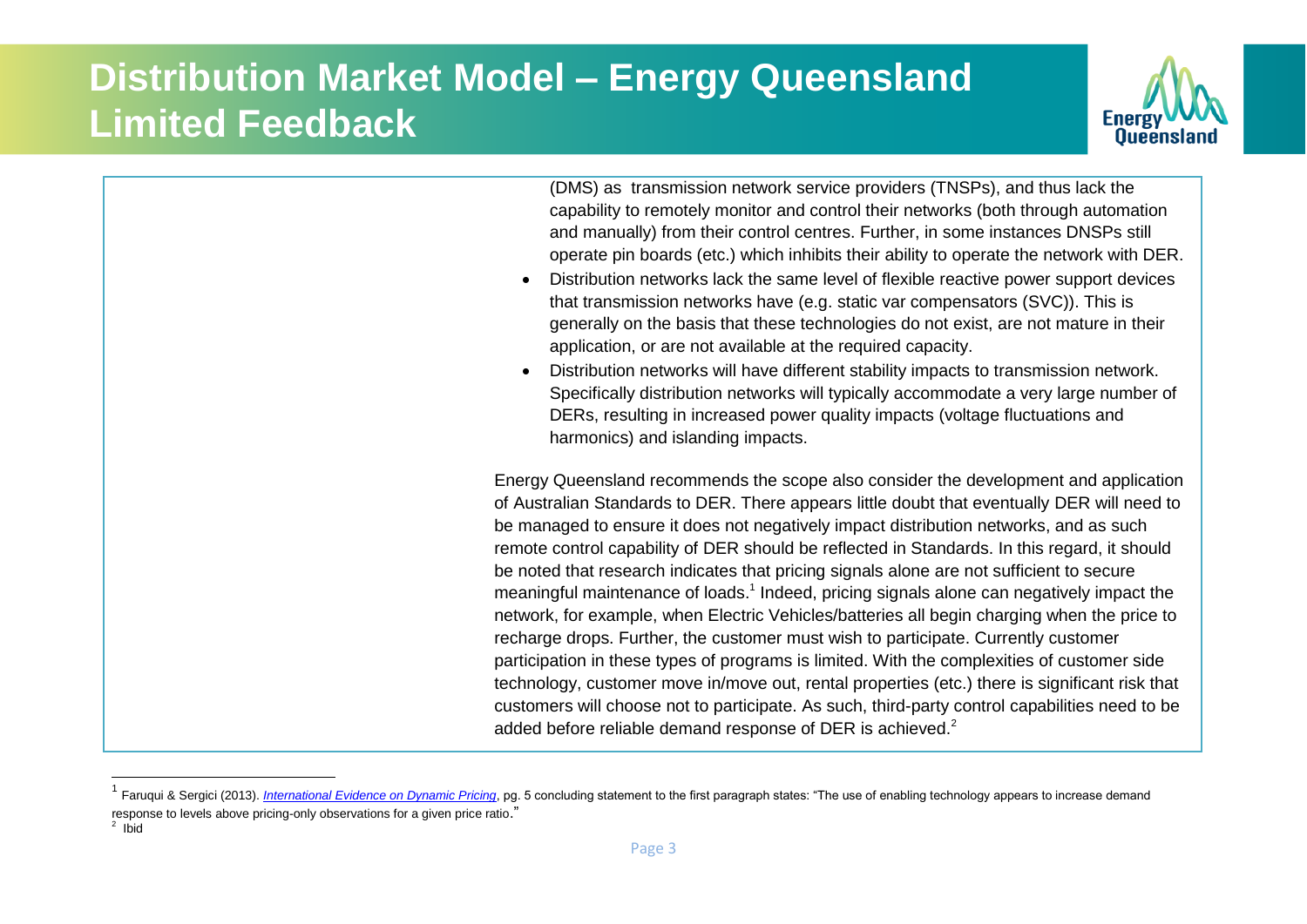

|                                                                                  | Further, specifically excluding the National Energy Customer Framework (NECF) from the<br>project's scope may also hinder future market design. As noted, ultimately, trading or<br>dynamic interaction on the distribution network will rely on the average customer<br>participating, which can be significantly impacted by NECF rules and regulations; such as<br>connection timeframes, standards, and rules governing customer contribution to the costs of<br>connection.                                                                                                                                                                                                                                                                                                                                                                                                                                                                                                                                                                                                                                                                                                                                                                                                                                                                                                                                                                                 |
|----------------------------------------------------------------------------------|------------------------------------------------------------------------------------------------------------------------------------------------------------------------------------------------------------------------------------------------------------------------------------------------------------------------------------------------------------------------------------------------------------------------------------------------------------------------------------------------------------------------------------------------------------------------------------------------------------------------------------------------------------------------------------------------------------------------------------------------------------------------------------------------------------------------------------------------------------------------------------------------------------------------------------------------------------------------------------------------------------------------------------------------------------------------------------------------------------------------------------------------------------------------------------------------------------------------------------------------------------------------------------------------------------------------------------------------------------------------------------------------------------------------------------------------------------------|
| Is there anything that has not been flagged<br>for consideration that should be? | As discussed above, distribution systems are fundamentally different from transmission<br>systems and as such a more granular level of issues must be considered. These include:                                                                                                                                                                                                                                                                                                                                                                                                                                                                                                                                                                                                                                                                                                                                                                                                                                                                                                                                                                                                                                                                                                                                                                                                                                                                                 |
|                                                                                  | The level of technical and engineering capability and functionality such as protection,<br>communication, control and operational capability that can be required for distribution<br>customer connections is less than that which can be required in respect of<br>transmission connections. These constraints can have impacts on uptake rates,<br>response capabilities, localised climate impacts, etc. and should therefore be<br>considered as part of any investigations.<br>The distribution network is also physically and electrically closer to customers, and<br>thus there are considerations around physical and electrical safety that may need to<br>be factored into any future operating models.<br>Energex and Ergon Energy have obligations under the Queensland Electricity Act<br>$\bullet$<br>1994 and Queensland Electricity Regulation 2006, with regards to the operation and<br>management of their supply networks, such that in the absence of amendment to<br>those instruments, any uncontrolled proliferation of DER will impact on their ability to<br>meet these obligations.<br>DER within a distribution network has to be considered both individually and in<br>aggregate within a localised area, specifically when there is a lack of diversity in<br>customer fuel source (e.g. solar) or technology type (i.e. inverter-based).<br>Distribution Proponents are generally less familiar with the technical requirements |
|                                                                                  | associated with their connection than a transmission proponent, especially in the                                                                                                                                                                                                                                                                                                                                                                                                                                                                                                                                                                                                                                                                                                                                                                                                                                                                                                                                                                                                                                                                                                                                                                                                                                                                                                                                                                                |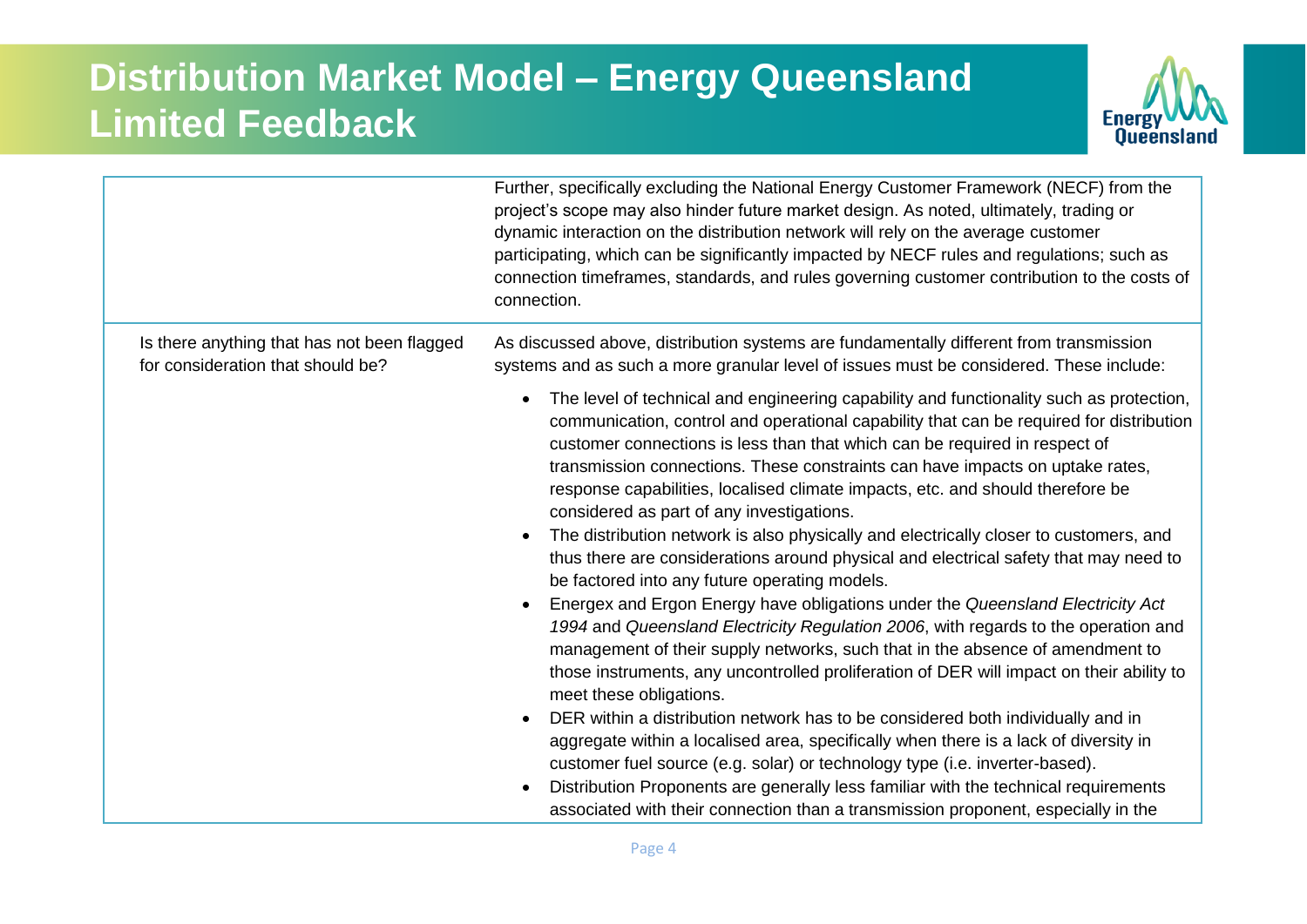

case of smaller proponents. As such the cost of expert technical support for distribution proponents can be prohibitive. Therefore, the level of 'plug-and-play' connection solutions is becoming more the norm and in order for this model to succeed, increasing automation will be important. However, DNSPs' participation in this market will necessitate significant investment, the cost of which is currently prohibitive.

- Distribution proponents are more likely to be both a DER and a load customer, whereas transmission proponents are more likely to be a generator or a load.
- Transmission systems gain a greater benefit from diversified loads, where-as distribution systems can be impacted more heavily by the lack of diversification. For example, sudden cloud cover in one specific spot can remove all the solar PV generation off a distribution network, resulting in a step change in network loading.

#### **Tariff Reform**

As noted by the AEMC, tariff reform and the capability to send signals to customers or their agents to utilise distribution networks in the most efficient manner, is crucial to the costeffective integration of DER and should be an important element in the design of future market models. However, while tariff reform is fundamental to improving the utilisation of the assets, tariff reform by itself is not a solution. System security can require a dynamic, fast, and complex response which tariff signals are not of themselves, capable of providing.

Is there anything that should be excluded from the project scope?

No comment.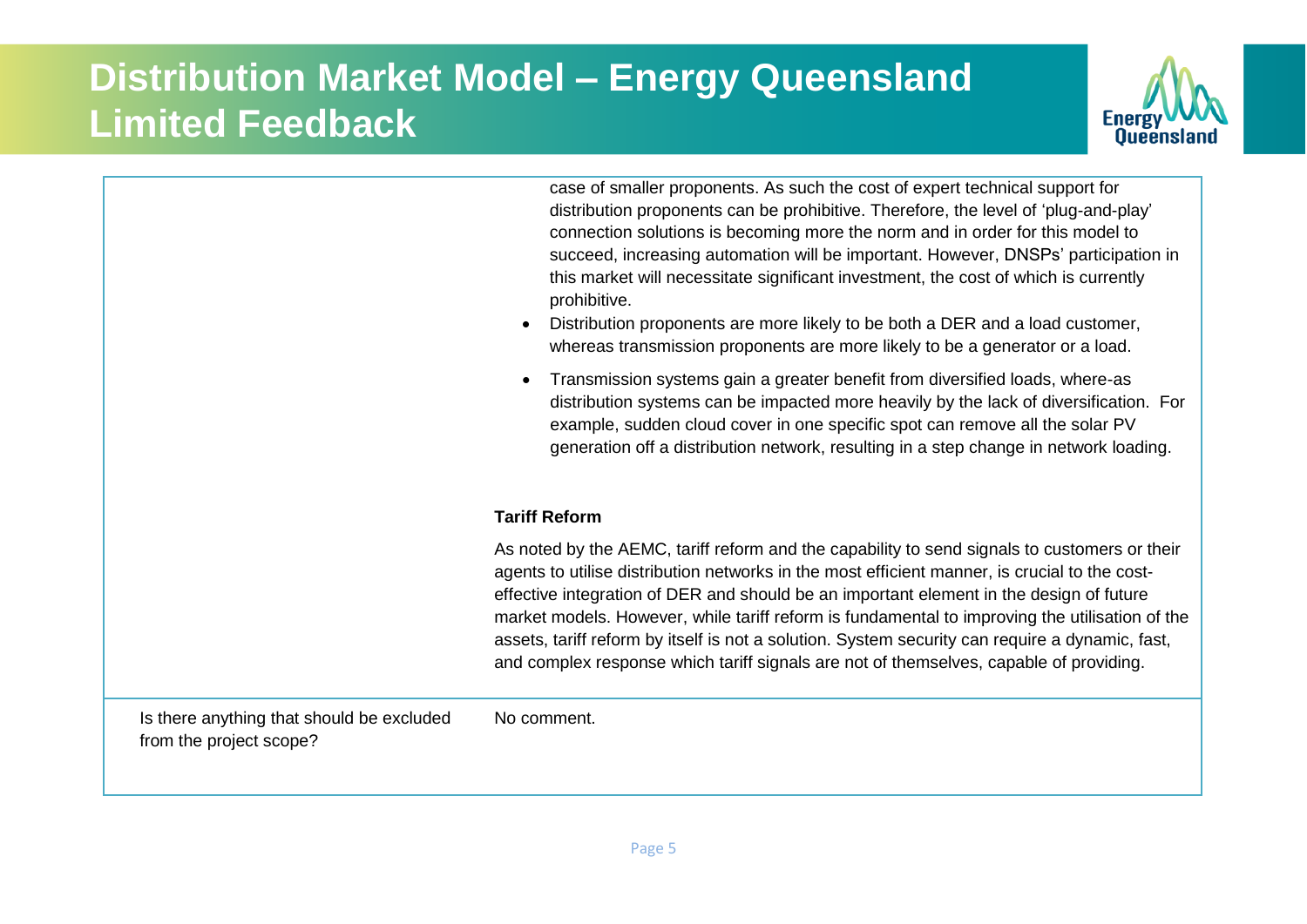

#### **DNSP Market Role**

Are there any other elements of a DNSP's role or current responsibilities that should be considered?

DNSPs are naturally the energy provider of 'last resort', in that they have a fundamental regulatory obligation to ensure each customer connected to their supply networks has access to a secure, reliable and safe electricity supply. Without a significant change to this fundamental obligation, it is difficult to envisage how the DSO role could be undertaken by any other market participant, particularly given the operational decisions of the DSO will ultimately impact the ability of a DNSP to comply with its obligations in this regard. It is also important to note that the time lag for any signalling between a DSO and the DNSP means it would unlikely be technically feasible for anyone other than the DNSP to perform a DSO role.

Energy Queensland also considers it will be difficult for a DNSP to monitor, predict performance and manage a large penetration of DERs, without some investment. This is because DNSP's do not have visibility and have not developed models of the low voltage network.

Further, under the Regulatory Investment Test – Distribution, DNSPs are required to consider the benefits of options to all those who produce, transport and consume electricity. Such a requirement means DNSPs should inherently apply the National Electricity Objective in all business cases. No other market participant has such a regulatory requirement or natural position in the market as the energy provider of last resort, and as such we consider DNSPs are best placed to provide a platform to monitor and control distribution networks.

#### **AEMO's Market Role**

Are there any aspects of the regulatory framework that are not set out in sections 2.3 or 2.4 but which should be considered Under current market arrangements, the Australian Energy Market Operator (AEMO) generally only has regulatory and market oversight of generators >30 megawatts. While AEMO is beginning to consider DER in their forecasting and planning work, Energy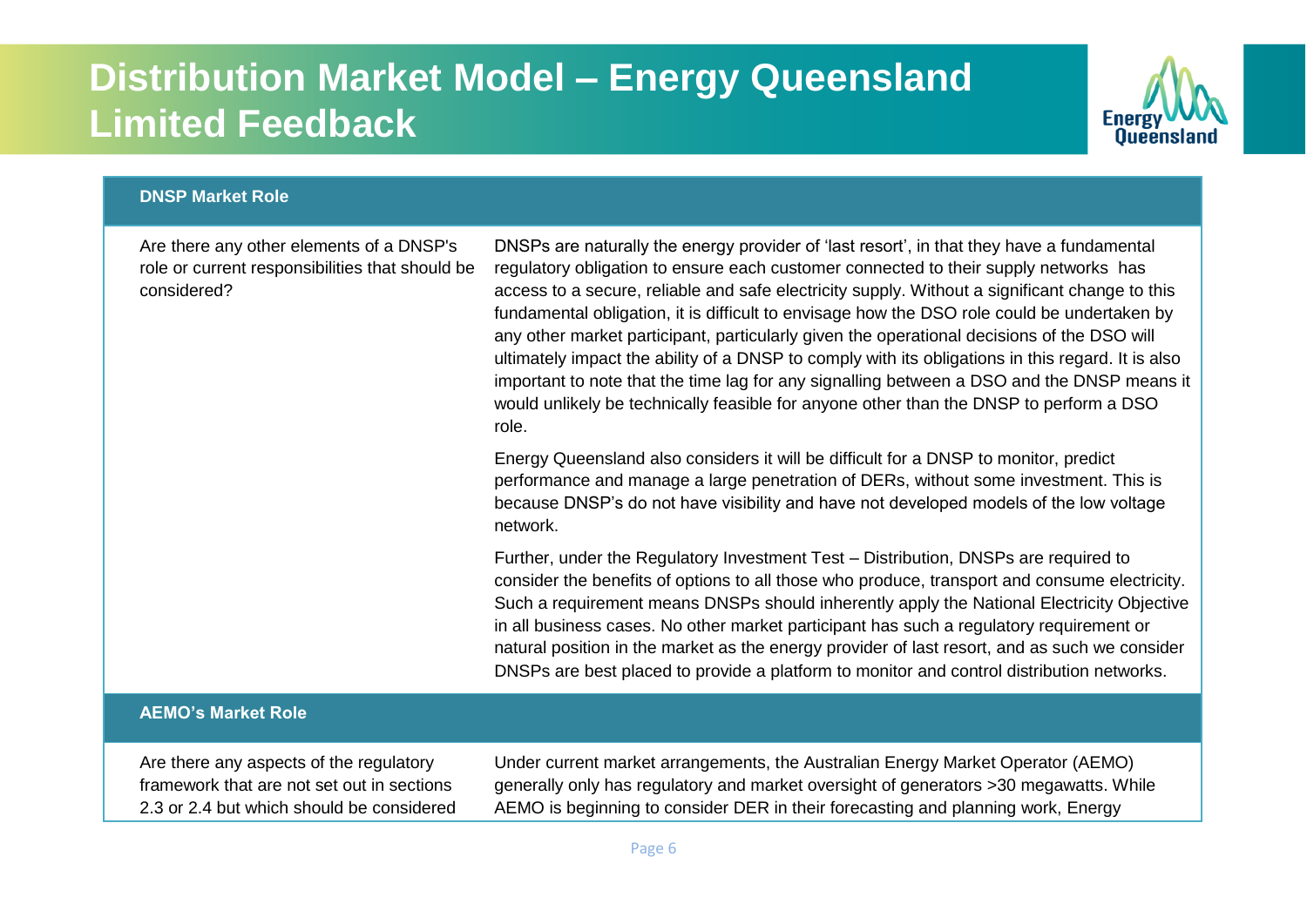

| through this project?                                                                                                                                                                                            | Queensland notes that the primary focus for AEMO remains on the National Energy Market<br>impact at a state level, and the cumulative view of DER at a transmission level. That is,<br>AEMO's primary focus is not on the impact or specifics of an individual connection or the<br>impact at, for instance, a locality or individual distribution customer level.                                                                                                                                                                                                                                                                                                 |
|------------------------------------------------------------------------------------------------------------------------------------------------------------------------------------------------------------------|--------------------------------------------------------------------------------------------------------------------------------------------------------------------------------------------------------------------------------------------------------------------------------------------------------------------------------------------------------------------------------------------------------------------------------------------------------------------------------------------------------------------------------------------------------------------------------------------------------------------------------------------------------------------|
| <b>Summary</b>                                                                                                                                                                                                   |                                                                                                                                                                                                                                                                                                                                                                                                                                                                                                                                                                                                                                                                    |
| Should the coordination of distribution<br>systems with distributed energy resources<br>be centralised under the direct control of<br>one body?<br>Or should it be devolved and performed in a<br>tiered manner? | Energy Queensland considers it unlikely that one body could reasonably have direct control<br>of distribution systems with DER in a centralised capacity. Specifically, each jurisdiction and<br>DNSP has a range of differing rules, customer types, technologies, network configurations<br>and network technologies. Further, energy usage will naturally occur in a tiered manner with<br>consumption and generation on site being foremost, moving beyond that to local area and<br>ultimately to inter-city consumption. As such, any requirement of a DSO function will evolve<br>from a need for very localised to state wide management, over many years. |
|                                                                                                                                                                                                                  | While we consider, the DSO function could be performed within a single DSNP, or over a<br>single state (where possible) it could not reasonably be performed at a national level due the<br>complexity in differences between the states and the sheer volume of DER. Having a DSO<br>function per state would provide the capability to compile the necessary data for provision to<br>AEMO at a cumulative local level, as it requires.                                                                                                                                                                                                                          |
|                                                                                                                                                                                                                  | Protocols could be developed to ensure the DSOs function equally across the market. The<br>market should be enabled to develop unencumbered and protocols should cover 'access<br>rights' for application as a last resort to ensure the network is not compromised.                                                                                                                                                                                                                                                                                                                                                                                               |
| <b>Assessment Framework</b>                                                                                                                                                                                      |                                                                                                                                                                                                                                                                                                                                                                                                                                                                                                                                                                                                                                                                    |
| Do stakeholders agree with the<br>Commission's framework and these                                                                                                                                               | DNSPs are generally responsible for ensuring acceptable voltage and power quality.<br>However, the voltage at a site with DER may be impacted significantly by the operation of<br>the DER itself. Further, if the DER is used for market purposes, its operation may cause                                                                                                                                                                                                                                                                                                                                                                                        |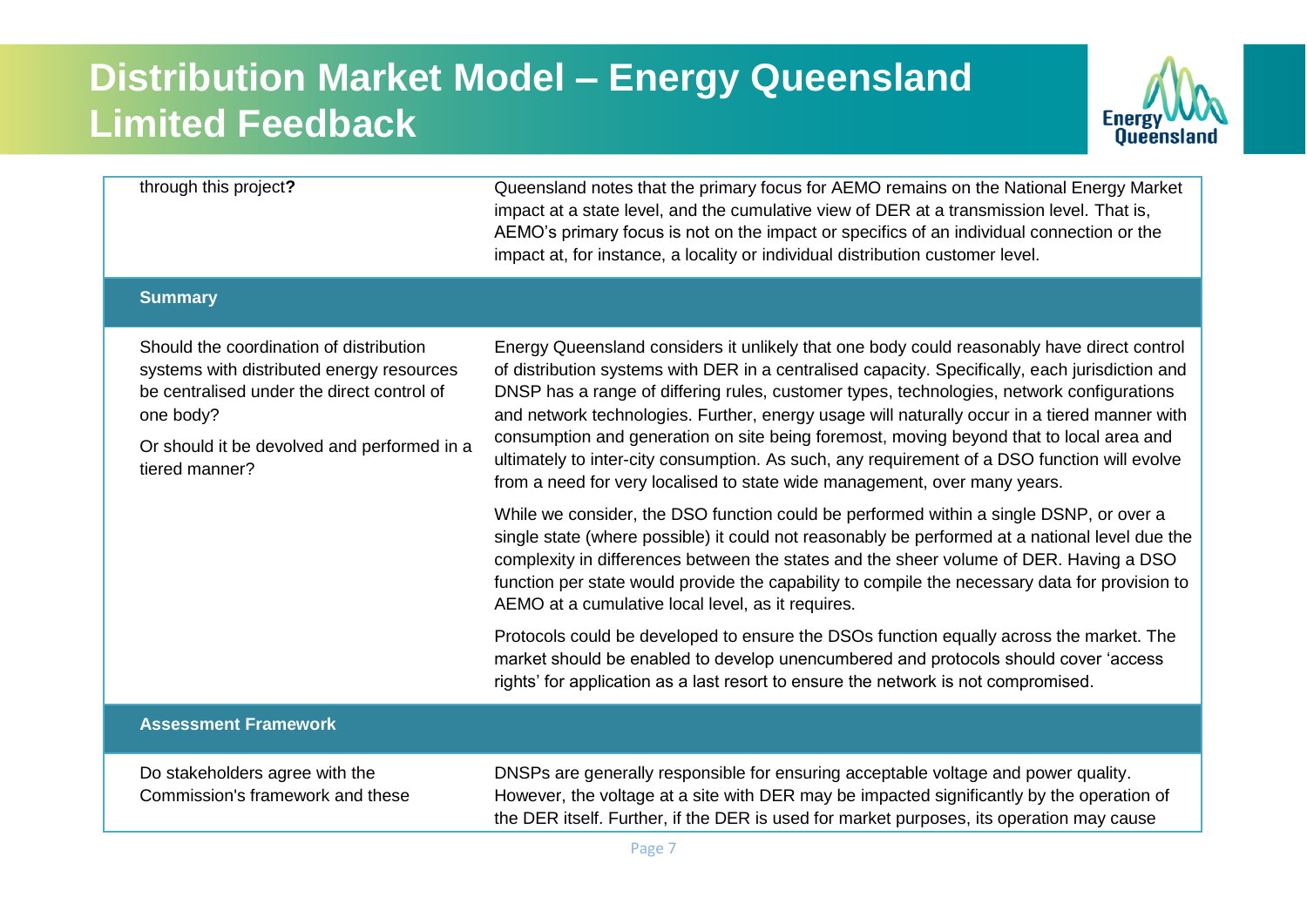

| principles of good market design?                                                                                    | voltages to be outside of regulatory limits, resulting in rectification costs for the DNSP.<br>Energy Queensland considers that in such cases the costs of maintaining acceptable<br>voltage and power quality on the network should be shared by the participant who is<br>receiving a market benefit from the DER. Otherwise, DNSPs will be required to fund stability<br>measures offered by the manufacturers of DER to mitigate any issues. This would see the<br>DER market profit from the supply of stability measures to manage the impacts it creates<br>and would also result in a potential cross subsidy in the market. |
|----------------------------------------------------------------------------------------------------------------------|--------------------------------------------------------------------------------------------------------------------------------------------------------------------------------------------------------------------------------------------------------------------------------------------------------------------------------------------------------------------------------------------------------------------------------------------------------------------------------------------------------------------------------------------------------------------------------------------------------------------------------------|
| Is there anything that the Commission has<br>missed, or is unnecessary?                                              | Please refer to our comments on specific issues raised in the Consultation.                                                                                                                                                                                                                                                                                                                                                                                                                                                                                                                                                          |
| Are there any other issues the Commission<br>should have regard to in considering<br>possible market design options? | Energy Queensland notes there are a number of mechanisms available to AEMO to support<br>its obligations for power system security at the transmission level. These include AEMO's<br>Power System Security Guidelines and its ability in Queensland, under section 115A of the<br>National Electricity Law, to enter into load shedding arrangements with a Registered<br>Participant, or for the Minister to determine these arrangements if an agreement between<br>the parties cannot be met.                                                                                                                                    |
|                                                                                                                      | We agree with the AEMC that, if such protection measures are required at the transmission<br>level then similar measures may be required for distribution to manage the impacts of DER<br>(in the long term), and provide measures of last resort to ensure system stability.                                                                                                                                                                                                                                                                                                                                                        |
|                                                                                                                      | Furthermore, Energy Queensland notes there may also be other market based responses<br>and new business models which evolve. The development of complex pricing to customers<br>could facilitate third party (retailer or aggregator) management of the price risk in the<br>variable tariff (so that the customer still sees a flat rate), potentially in return for demand<br>control at the customer's premise, thereby offering DER management opportunities.                                                                                                                                                                    |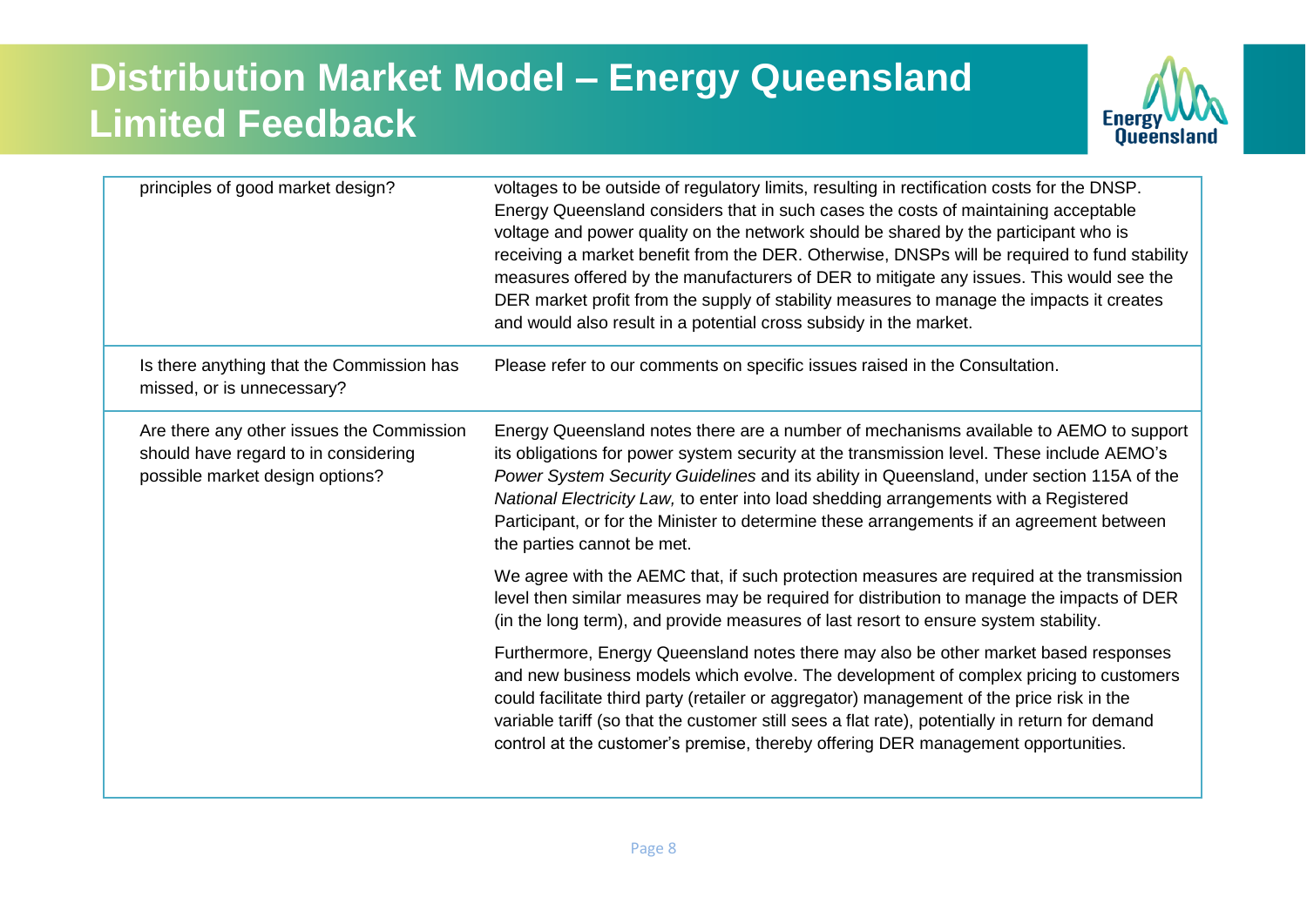

**Distributed Energy Resources: Technical Impacts**

Do stakeholders agree with the Commission's assessment of the technical impacts of distributed energy resources set out above in sections 4.1 to 4.8?

Energy Queensland notes this is a complex area, particularly as the technical considerations are not necessarily consistent across all DER types and sizes, nor are DNSPs' networks configured in a consistent manner. Furthermore, as DER technology evolves, new information on the technical impacts of this technology will become apparent. As most DNSPs do not currently have data and modelling facilities sufficient to capture and understand such evolving impacts, most often the impacts are not able to be accurately considered, particularly in respect of new connections. As such we suggest the following issues also be considered:

- Short Circuit Ratios (particularly in generation connecting >1 Mega Volt Ampere) and associated system stability and protection requirements;
- The current lack of electrical and connectivity data for low voltage modelling;
- Limited control capability in Medium Voltage / Low Voltage (LV) networks;
- Losses in efficiency due to dynamic load unbalances;
- The need brought about by the impacts of DER to operate closer to design limits which was not expected when existing plant was designed;
- The largely radial nature of distribution networks, especially at LV; and
- Difficulties in forecasting network flows and its impact on operational planning.

Additionally, while a DER may be able to utilise excess capacity without any issues, it should be considered whether the connection of that DER will in fact reduce the power transfer capability (PTC) of the network (e.g. short circuit ratios). This is particularly important as such a reduction in PTC may necessitate a subsequent DER connection proponent being required to fund the cost of rectifying the PTC impact as part of its connection costs, resulting in an inequitable cost impact.